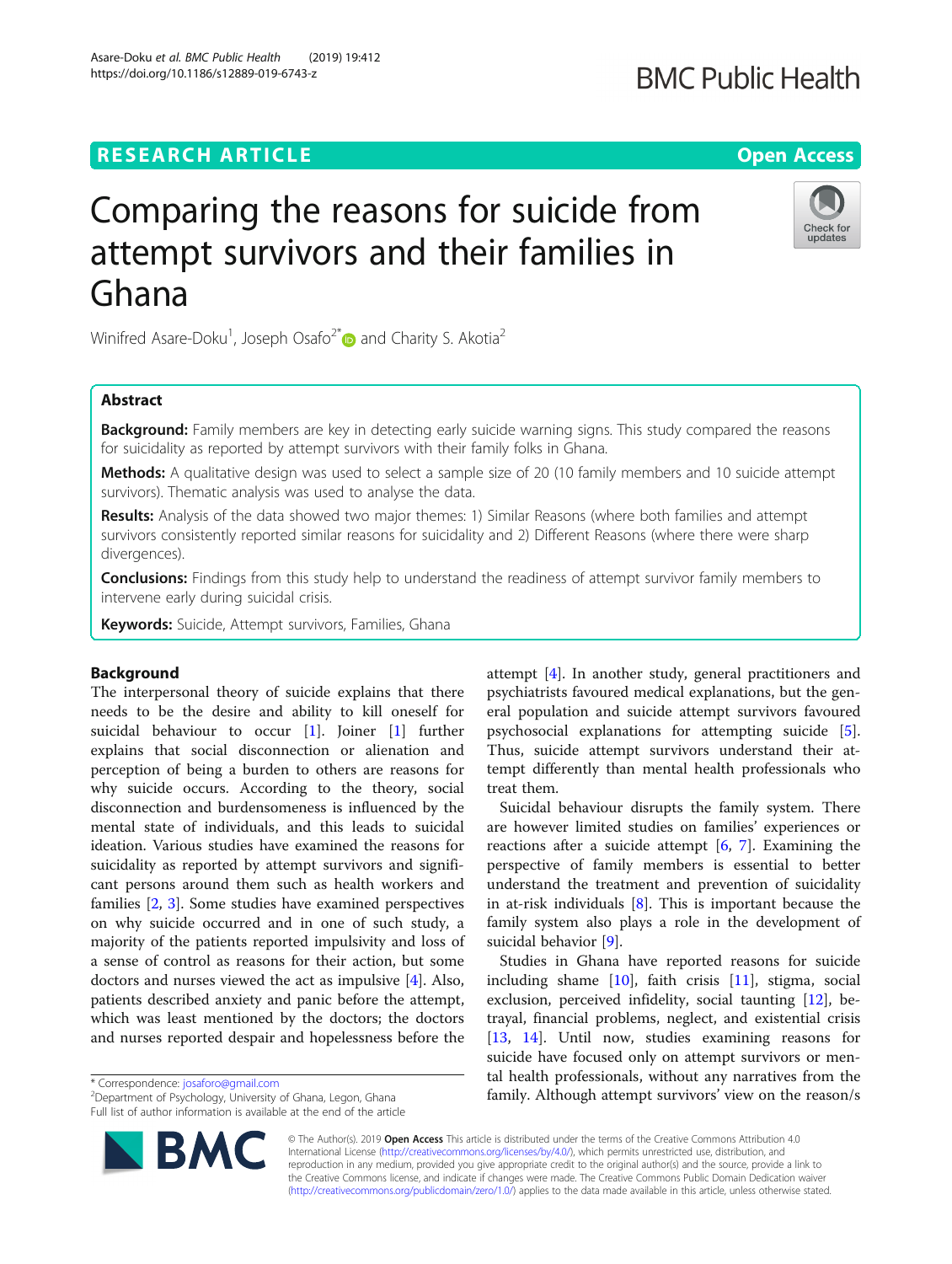for suicidal behaviour might not be contested, it will, however, be relevant to find out what their families also think about this for purposes of gauging the latter's readiness for support and early intervention. Further, the views of the families are relevant in understanding suicide [\[15](#page-8-0)] because they highlight the importance of early identification of warning signs in prevention and intervention programs [\[16](#page-8-0)]. There are reliable indicators that a suicide attempt leaves suicide persons and families at loggerheads, with strong evidence of dyadic tensions, which may lead to an escalation of distress among suicidal persons [\[6](#page-8-0)]. This presents opportunities to compare the views of attempt survivors directly with their families on the reasons for the act. The purpose of the study is to explore the reasons for suicidal behaviour from the perspective of attempt survivors and compare them with the views of their immediate family. The importance is to observe potential disparities and nondisparities in the narratives, which may reflect obliviousness on the part of the family in understanding what "actual" reason for the suicidal act is. The importance of doing this study is to show where the perspectives of people who attempted suicide and their families are convergent and where they are not. Knowing that would help clinicians to help both patients and families on how to promote effective communication during a suicidal crisis. This will also highlight the need for intervention on how to detect early signs for suicide and provide immediate help.

### Method

### Participants

We recruited participants in Accra, the capital of Ghana, at the Psychiatry Department of Korle-Bu Teaching Hospital (KBTH). The KBTH is a leading national referral centre in Ghana. We retrieved a contact list of 40 suicide attempt survivors from the records of the psychiatric unit. All phone numbers on the list were called, and for those we had a response from, they were informed about the purpose of the research. Out of the 40-contact list, 10 consented, four people declined to participate, 18 of the contact numbers did not go through, six of the contact did not respond, and two consented and later declined. Ten participants consented to participate and were recruited for the study. At the time of the interview, eight of the participants were discharged from the hospital, one was outpatient, and the other was inpatient. One patient was diagnosed with bipolar. Criteria for inclusion were over age 18 years, survived a suicide attempt six months or more prior to the interview. Survivors were aged 18–34, and half were students. Two (one female and one male) of the attempters reported more than one attempt.

Additionally, we contacted close relatives such as parents and siblings referred to us by the participants. The participants were informed that an interview would be conducted with a relative who was available. A relative consisted of any member of the household or by blood to the suicide attempter who has lived with the suicidal person for at least two years. We interviewed relatives who consented. This process resulted in 20 participants for this study; 10 attempt survivors and 10 relatives.

#### Procedure

The main instrument for data collection during the interview was a semi-structured interview guide (see 'Additional file [1](#page-8-0)' for interview guide). For instance, one question for the attempter was, Why did you engage in the suicidal behaviour? Also one question for the family member was, Why do you think your relative attempted suicide? In strongly proscriptive contexts such as Ghana, these are questions that help us understand the cultural dynamics involved in the reasons for the act and potential barriers that may impede the readiness of families to provide early help.

The interview guide was either in Twi (one of the most widely spoken Ghanaian languages) or in English as needed. Some interviews were in participants' homes and some were at the psychiatry department, which is devoid of distractions and where people may not eavesdrop. We interviewed attempt survivors first and then interviewed at least one family member of the attempt survivor who was available and willing to participate. Their interviews were conducted in a place where there was no distraction. When relatives were unavailable at the same time, we scheduled them within at least a week. Averagely, the interviews lasted between 40 min to an hour.

We obtained the permission of the institutional review board- Ethics Committee for Humanities, at the University of Ghana to conduct this research. Participants signed an informed consent form that told them that they could withdraw from the study at any time. Participants' consent covered participation and dissemination of the findings of the study. We kept all data confidential. Two of the participants experienced psychological and physical distress because they had to recall past events. We truncated these interviews, continued them later, and provided psychological support for them. As part of debriefing, we re-contacted participants eight weeks after the interview to ensure that they were doing well. Many reported that the interviews provided them with the first avenues to share their untold stories for their suicidality with a third party, someone they perceived non-condemning.

Thematic analysis was used in developing themes [\[17](#page-8-0)]. This was done by familiarising with the data. We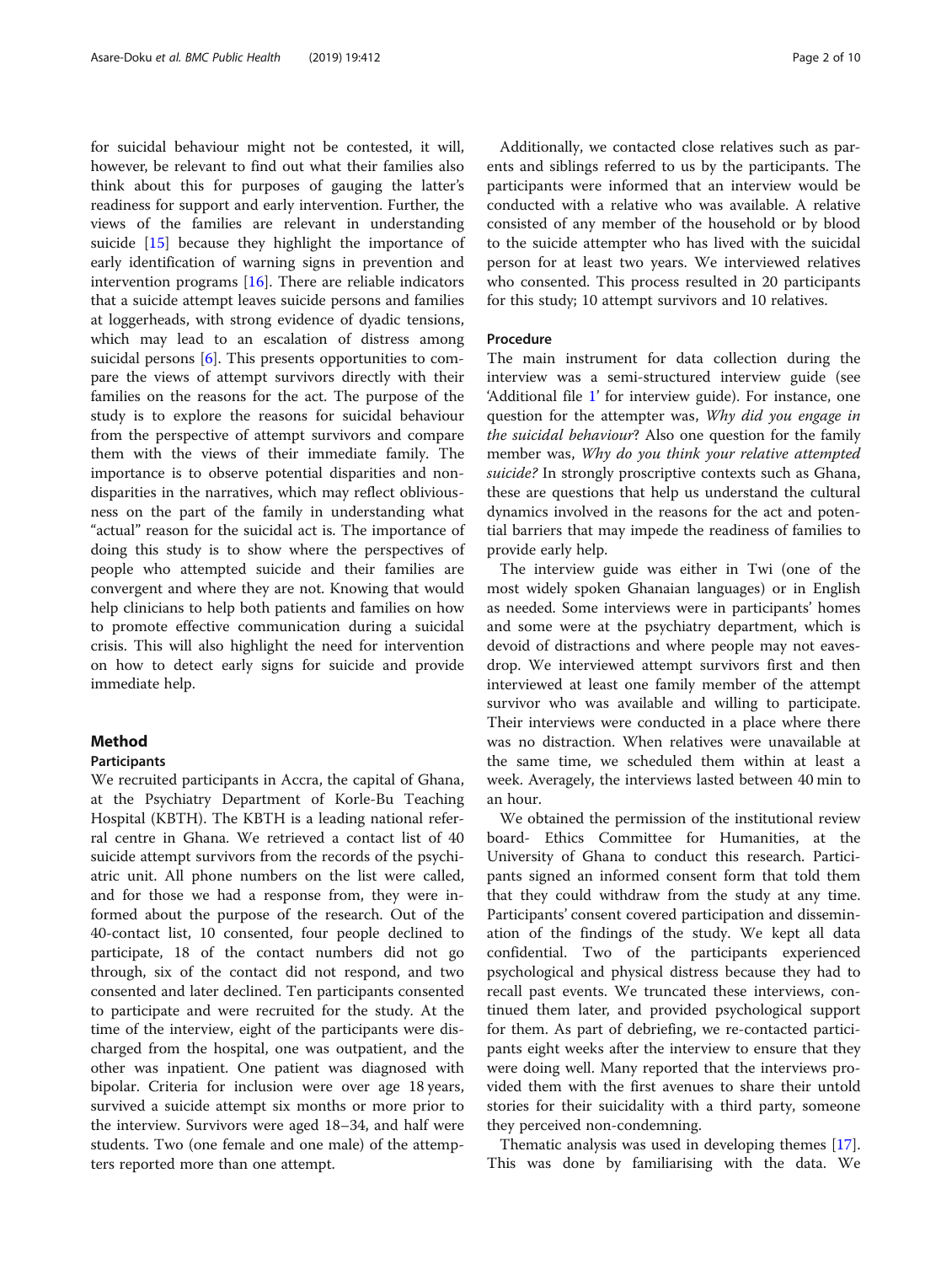generated initial codes after this and observed patterns in the data through the codes. This level focused on the broader development of themes and sorting codes into themes. Further, we refined the themes developed and explored the connections between them. [[17\]](#page-8-0). The first author conducted the interviews and generated the initial codes for further discussions with the second and third author. The second and third author challenged the initial codes and provided inductive analytical rigour through extensive discussion of codes until all authors reached consensus.

#### Results

We obtained two major themes: similar and different reasons (see Table 1 for summary of themes) . For the purposes of confidentiality and anonymity, we state only participant's gender, age, and whether the participant was an attempt survivor, (SA) or family (F) at the end of a quote. Other details of participants are reported in the table below (see Table [2](#page-3-0)).

#### Similar reasons

There were parallels between attempters and family members in the reported reasons for the suicide attempt. In five cases, agreed-upon reasons/subthemes were domestic abuse, emotional pain with sense of loss, sense of worthlessness and romantic tensions.

| Attempt survivors' reasons for suicide                                                                            | Relatives' reasons for attempt survivor's suicide                                                                                                                             |  |
|-------------------------------------------------------------------------------------------------------------------|-------------------------------------------------------------------------------------------------------------------------------------------------------------------------------|--|
| Similar reasons                                                                                                   |                                                                                                                                                                               |  |
| My stepmum used to beat me and insult me. (SA, Female, 18 years)                                                  | Her stepmum was worrying her and wanted me to sack her from the<br>house. (F, Male, 62 years).                                                                                |  |
| Then all of a sudden he packs his things and goes to stay<br>with another woman (SA, Female, 28)                  | The man she wanted to be with did not work out too (F, Male, 50)                                                                                                              |  |
| I knew that so long as the money was missing, my life had<br>ended (SA, Male, 27 years).                          | He said thieves had taken his money and he wanted to kill himself.<br>(F, Male, 45 years).                                                                                    |  |
| At home they trouble you and treat you as if you are<br>nothing to them (SA, Male, 21 years).                     | My elder sister also doesn't like him, she has been talking to him<br>anyhow and insulting him (F, Male, 25 years).                                                           |  |
| I was having arguments with him (her boyfriend) on this<br>fateful day (SA, Female, 34 years).                    | I knew she was having problems with her boyfriend and his family<br>(Female, 30 years).                                                                                       |  |
| Different reasons                                                                                                 |                                                                                                                                                                               |  |
| I was having a disagreement with my girlfriend over a trivial<br>issue (SA, Male, 24 years).                      | When my husband and I have quarrels, I realized it affects him<br>(Female, 56 years).                                                                                         |  |
| My husband and I were not on good terms then<br>(SA, Female, 34 years).                                           | spoke to some people a long time ago about it and told them<br>suspected my wife had a mental problem (F, Male, 44 years).                                                    |  |
| My mum and I had a deal and she said she doesn't have<br>any money. I had put my hopes high (SA, Male, 20 years). | The other was that feeling that all was lost because of his school<br>grades (F, Female, 30 years).                                                                           |  |
| I will call it depression and isolation (SA, Female, 24 years).                                                   | I don't have any idea and to my best of knowledge there was<br>nothing wrong with her (F, Female, 40 years).                                                                  |  |
| I think it was spiritual or something because I wasn't having<br>any problem with anyone (SA, Female, 21 years).  | I knew that she didn't have much friends, she was always alone.<br>Am sure that caused it. She didn't tell the truth. I don't think it is<br>spiritual (F, Female, 31 years). |  |

#### Domestic abuse

The stepmother abused the suicide attempt survivor incessantly and was likely to have triggered the thought to attempt suicide as a means of escape. For example, one survivor reported abuse from her stepmother:

My stepmum used to beat me and insult me. When it happened, I run away to my grandparent's house, so that my parents can have peace at home. My parents had travelled at the time I left. When they returned… and were asking of me, neighbors around told them they had not seen me. He called my phone but I refused to pick the call... However, I told my grandparents that am not going back to my dad because of the way the woman was treating me in the house. My granddad accompanied me back home and they talked about everything but still she did not change. The woman was always saying that the man am living with is not my dad so I shouldn't say he is my dad...she kept insulting and saying bad things about my real mum so one day I took a disinfectant from another woman's kitchen and drank it (SA, Female, 18 years).

This survivor indicated that attempts to get the stepmother to relate well failed; further, neighbours' intervention did not help. She became sad and wanted to die.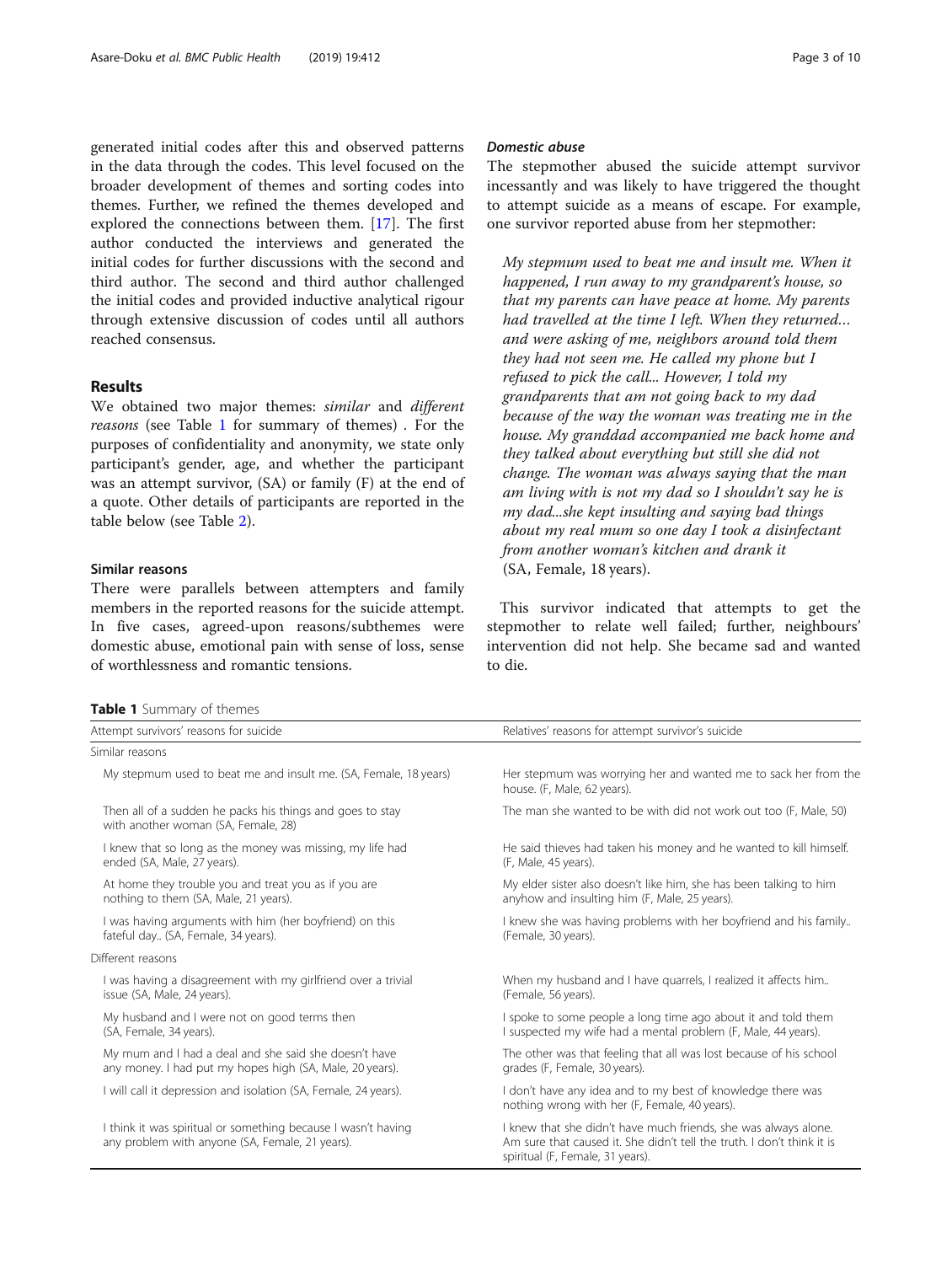<span id="page-3-0"></span>Table 2 Demographic characteristics of suicide attempters and their families

| Attempters           | N(%)  | Family of attempters | N(%    |
|----------------------|-------|----------------------|--------|
| Males                | 4(40) | Male                 | 6(60)  |
| Females              | 6(60) | Females              | 4 (40) |
| $18 - 25$            | 6(60) | $25 - 45$            | 5(50)  |
| $26 - 34$            | 4(40) | $46 - 62$            | 5(50)  |
| Student              | 5(50) | Civil servant        | 5(50)  |
| Courier service      | 1(10) | Artisans             | 2(20)  |
| Artisans             | 3(20) | Security officer     | 2(20)  |
|                      |       | Courier service      | 1(10)  |
| Poisonous substances | 8(80) |                      |        |
| Rope                 | 1(10) |                      |        |
| Slit wrist           | 1(10) |                      |        |

This attempter's father validated the poor relationship with her step-mum as narrated below:

I honestly do not have any idea why she did that because she is my daughter and I provide all her needs. So I don't know why she attempted. I had travelled and was told when I returned that she run away. Her stepmum was worrying her and the step mum wanted me to sack her from the house but I objected. The stepmum rather left the house. We are divorced now (F, Male, 62 years).

#### Emotional pain with sense of loss

In this theme, suicide attempters experienced a sense of loss such as a valuable relationship or money, which caused them much distress. One attempt survivor said:

My uncle was trying to connect me with a white man so I marry him and leave Ghana with him. However because my husband (He was not my husband then) had helped me a lot and gives me money and feed's me, I didn't want to disappoint him by going to take another man. He also threatened me that I shouldn't leave him because of all that he had done for me...Then all of a sudden he packs his things and goes to stay with another woman whiles we are living together. So, it was like he didn't allow me to marry who my uncle was planning for me and on the other hand, he is chasing another woman so it was like I had lost both opportunities. It was during that time that I felt the pain and anguish, and we had disagreements most times... (SA, Female, 28)

A family member agreed, saying: I was not angry with her although I was hoping she will marry someone I was planning for her. The man she wanted to be with did not work out too. But I can't really say what might have happened. I am not living with her (F, Male, 50).

A different kind of loss was money. One attempter said:

Money got missing at home because thieves came to steal the money at home. The money belonged to me and someone else. I searched and searched for the money but couldn't find it... The money was 5000 cedis (\$1250). ..I knew that so long as the money was missing, my life had ended. I didn't tell the person that this was what had happened (SA, Male, 27 years).

#### A male relative agreed:

I was not around when it happened so I don't know what really could have caused it, I was in Kumasi (capital town of Ashanti Region in Ghana). I was sad when I heard it. He said thieves had taken his money and he wanted to kill himself. I pray that something like this would not happen again (F, Male, 45 years).

#### Sense of worthlessness

An attempt survivor did not feel important or included in his family, which he explained, was due to his inability to contribute at home. One attempter said:

...At home they trouble you and treat you as if you are nothing to them. They [family members he lives with] make you feel you are hopeless. They don't respect you and anybody speaks anyhow to you. They took me for granted because they feed me at home, so they speak anyhow to me and want to tell me what to do. Because I don't contribute anything at home, my friends can't even visit me at home unless I visit them. My sister was also worrying me and insulting me all the time and speaks anyhow to me. The first thing that came to mind before I drank the disinfectant was that, I mean nothing to these people and they don't appreciate anything I do for them (SA, Male, 21 years).

A male sibling added that the attempt survivor is hypersensitive but confirmed that the single straw that led to the attempt was his distress about the way his sister treated him:

The reason was that he was not having a better job and also he was at home always. My elder sister also doesn't like him, she has been talking to him anyhow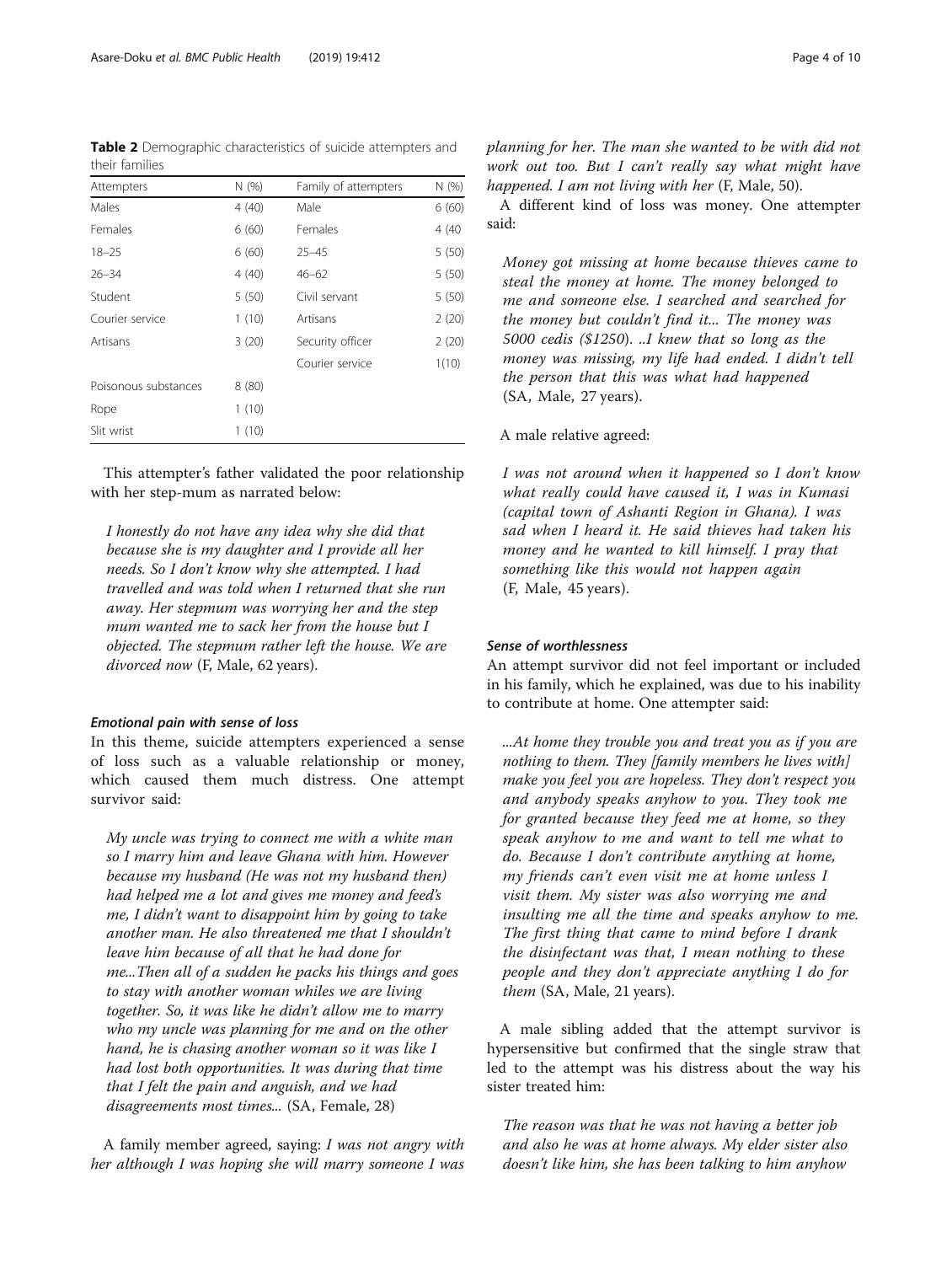and insulting him. As for my brother I know him very well, he feels pain in everything. She has been troubling him always. So I think it's because of my sister that's why he attempted (F, Male, 25 years).

#### Romantic tensions

Some attempters reported dyadic tension as the reason for their suicide attempt. For example:

I was in a relationship with a guy, and the rent of house I was living in with my children was due... we didn't get any other place to rent so the guy I was dating took us to his house. Before I moved there, I was on good terms with the guy's family. But just the day we moved in, the family fought with the guy and even when I greeted them, they didn't respond well...The guy's behavior later began to change. Sometimes he will frown at me and not talk to me for no reason...I was having arguments with him on this fateful day and that day too my daughter went to do something she shouldn't have done so I was really angry and the insults were too much. (SA, Female, 34 years).

Her sister said:

I don't know why it happened but I knew she was having problems with her boyfriend and his family. Maybe that could have caused it. I was sad because she is the only sister I have and she wants to kill herself. (Female, 30 years).

#### Different reasons

There were also dissimilar reasons between the narratives of attempters and family members with regards to the suicide attempt. In five cases, survivors' narratives differed from relatives; difficult romantic relationships versus difficult family relationships, difficult family relationships versus mental illness, family tensions versus underachievement, mental illness versus nothingness and diabolism versus difficult relationships.

# Difficult romantic relationships versus difficult family relationships

The suicide attempter and family disagreed on what led to suicide attempt. Whereas the suicide attempter reasoned that difficult relationship with his girlfriend led to the attempt, the family member intimated that it was as a result of issues at home.. For example, a student (an attempt survivor) implicated difficulties in his romantic

relationship with his girlfriend as a reason for suicide attempt:

I was having a disagreement with my girlfriend over a trivial issue, so I didn't understand why the issue had become a problem. I just don't like to have problems and is like if problems come I get all agitated, and ask myself why this is happening. So I really didn't know what was happening... for a moment I didn't know what I was doing. Okay! That was the trigger. Already I have a whole lot of back load things that has happened (SA, Male, 24 years).

#### His mother disagreed, saying:

...for my son I don't know of any reason that could have caused it. When my husband and I have quarrels, I realized that it affects him. So maybe that could have caused it but am not sure (F, Female, 56 years).

# Difficult family relationships versus mental illness

In another case, the survivor described difficult relationships with husband, a cousin, and a brother as reasons for her suicidality:

My husband and I were not on good terms then. My cousin came to stay with us to school and when she came, she was very disobedient. No one could control her...I was against some of the things she did but my husband supported her so she took me for granted...my cousin misbehaved and I called my brother to inform him that I want the girl (cousin) to leave our house. He advised against it and promised to talk to her to change. That evening I called my brother again and told him I didn't see any change in her since that morning. Just then, my husband took the phone from me and told my brother that it's not that the girl is not good but I am rather not the good person. Honestly, that statement worried me and before all this, I was not on good terms with my husband as I have already told you. So it made my brother believe what my husband told him. When I took back the phone my brother told me that if I don't keep quiet and let the girl stay with us and finish her school, then he ceases to be my brother and I should not call him again. So because of what my brother said and when I look at the behavior of the girl who is going to live with us for three years before she completes school, I can't stand it. And since my brother said if I do not allow her to stay, he ceases to be  $my$ brother I had to make a decision...i wanted to die (SA, Female, 34 years).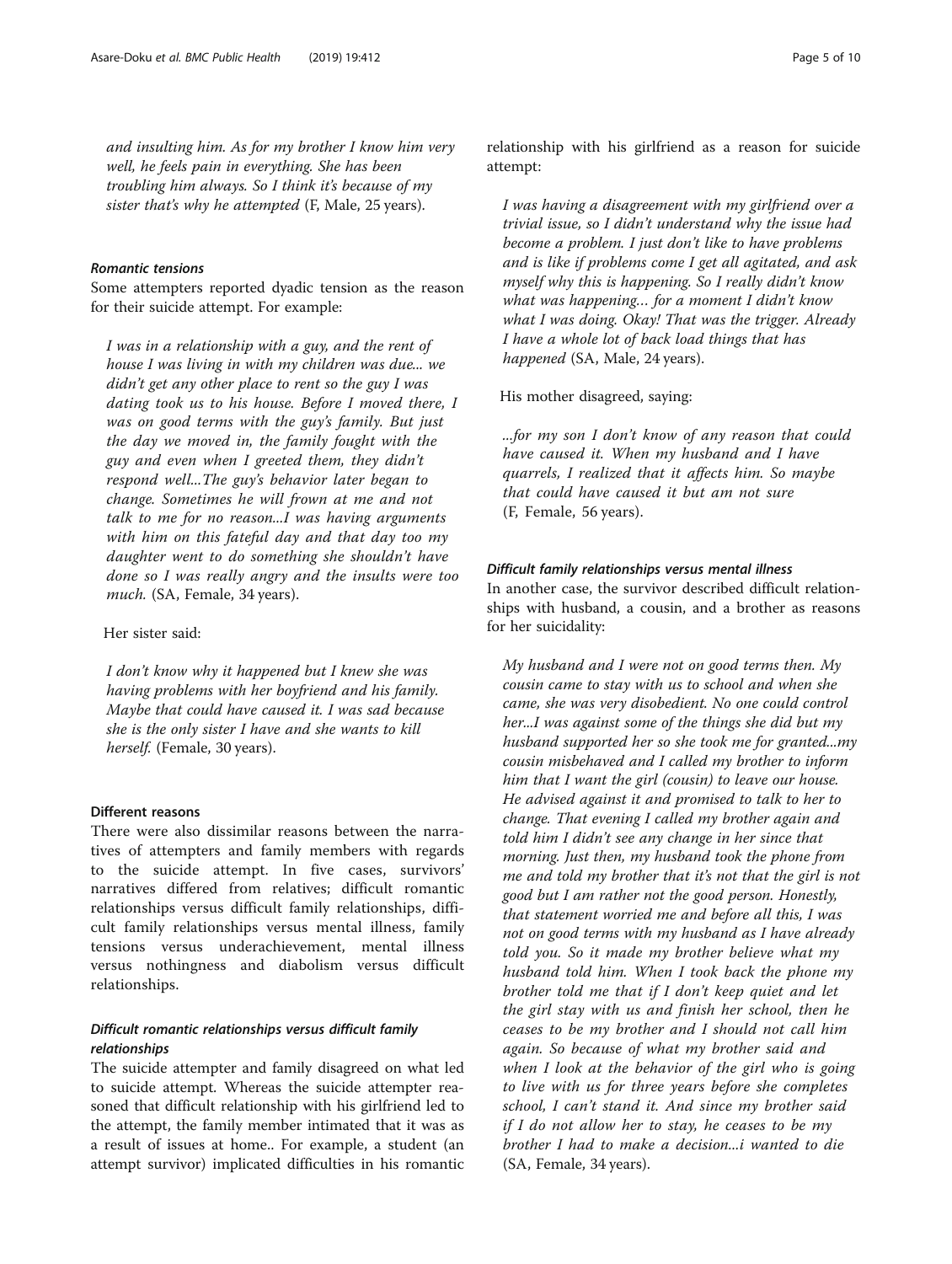Her husband contradicted her, reporting mental illness instead:

I was really confused and suspected it was a mental problem when it happened. I didn't think she could go to that extreme to kill herself. I spoke to some people a long time ago about it and told them I suspected my wife had a mental problem. They didn't believe me. I once suggested we go to see a psychiatrist and she got angry with me. She said am thinking she is mad. So when she attempted to kill herself, I told the people that my suspicions were right. Actually, I later noticed why she did it after doing some research and visiting some experts. She was mentally and emotionally not well. She was not able to regulate such emotions. So the emotions push her to do that. That time she was hopeless and thought she was rejected so it's better she will not live. (F, Male, 44 years).

#### Family tensions versus underachievement

In another case, the attempter presented multiple issues that led to his suicidality:

I had come home on that Wednesday evening…my mum and I had a deal that every week she would give me like 50 cedis (\$15) for the week. Therefore, when I came home I was asking her about the money...and she said she doesn't have any money... When she said that I was angry because I had put my hopes high...I was really upset when she said that. I told her that if she doesn't have the money for me am going to burn her cloth as repayment... So I took a match and lighted it with a newspaper and took the cloth and threw it away. It was a new cloth... So that was when my uncle, the one am not close to came around...another uncle asked me whether I was the one burning my mum's cloth and I said yeah and he slapped me and pushed me. Later he hit me again... so I was like okay, if I end my life I won't be blamed for everything and no one can complain that I have done this or that. Everyone will have their peace of mind. So I just went to the kitchen and I saw a knife and took it and was slitting my wrist...My uncle had said some time ago that even if I was dying and he was there alone, he will never help me. So that was also another reason why I wanted to end it all...It's like every time something comes up, [I] am the reason and everyone keeps talking about it. All these were part of the reasons why I wanted to kill myself. I also felt in a way that my sister had neglected me because we were not talking as much as we used to talk. She is

married now and with her husband so right now her focus will be her husband (SA, Male, 20 years).

His sister disagreed, saying that one reason for his suicide attempt was a search for attention. She thought another reason was school underachievement:

I strongly believe that one was the attention he was not getting. I believe he did not really want to die. The other was that feeling that all was lost because of his school grades and his friends were moving on and he was home (F, Female, 30 years).

#### Mental illness versus nothingness

One survivor implicated depression and isolation as reasons for her suicidal behaviour:

I will call it depression and isolation. That's the most general term I can give you. I had a series of things bothering me. Am all alone taking care of me and fending for myself. Nobody supports me no friend. The love from outsiders and activities just went off automatically. I didn't have the zeal to move on again. I will scroll through my phone repeatedly and there was no one to talk with. Before it happened, I was complaining of insomnia. I was not sleeping and I come to school with heavy eyes. I was not sleeping for a very long time. It just happened... I wanted to die (SA, Female, 24 years).

#### Her sister disagreed:

I don't really know what caused the attempt. She is in school and we were told what happened. She is provided with her needs. I don't have any idea and to my best of knowledge there was nothing wrong with her (F, Female, 40 years).

#### Diabolism versus difficult relationships

In another case, a woman attributed her attempt to spiritual forces beyond her control:

I think it was spiritual or something because I wasn't having any problem with anyone. Like my dad didn't do anything to me and it was not like I was pregnant or what people normally do or broken hearted or something. Before that day, I was having series of nightmares and I saw my mother calling me to come to her although she was dead. But what really happened that day before I went to take in the medicine, I can't tell...When I woke up after I was in the hospital... (SA, Female, 21 years).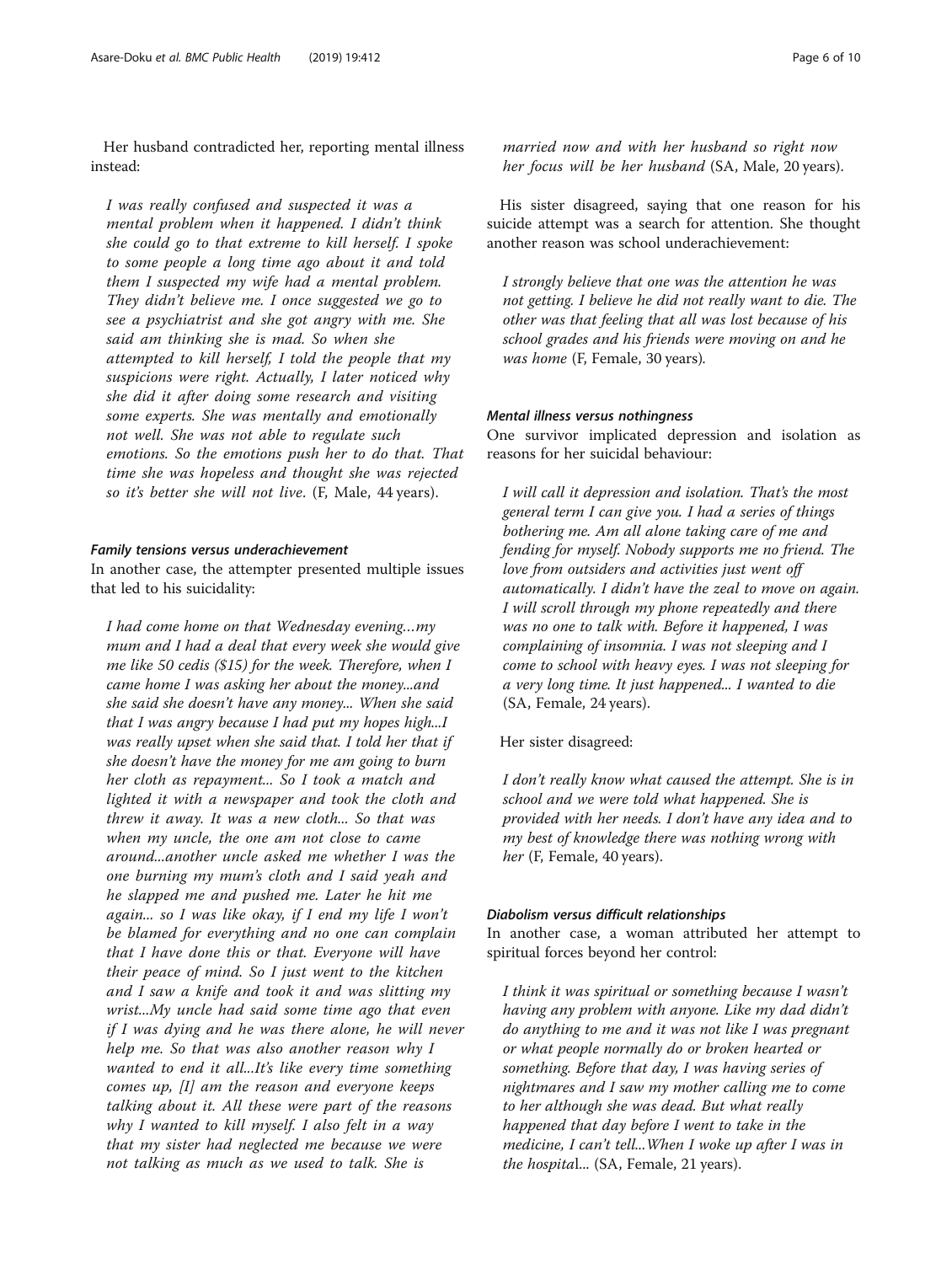Her aunt, however, thought she was frustrated and lacked good social relationships:

I was not around when it happened and when I came and heard that this is what she had done, I tried asking her. She was like she will tell me what happened later, but I asked her other times and she didn't tell me. Later I found out and she was telling the family that she did it because her mum who is dead was calling her to come. She saw her mum's ghost or whatever calling her to come. But me when I heard that, I was like it's not true. It could be that she was frustrated over something that caused it. Because I knew that she didn't have much friends, she was always alone. Am sure that caused it. She didn't tell the truth. I don't think it is spiritual. (F, Female, 31 years).

#### **Discussion**

The age range of the attempt survivors (18–34) was generally closer to the population of young adults 15–29 with the highest risks for suicidal behaviour and death as reported by the WHO [[18\]](#page-8-0). Within such group, suicide accounts for 8.5% of all deaths and is ranked a second major cause of death following motor-traffic accidents [[18\]](#page-8-0). Another critical demographic information is that half of the participants were students, and some reports in Ghana show that suicidality is common among school going children [\[3](#page-8-0)]. Ingestion of poisonous substances was the most standard method used, which diverges from other studies in the country reporting hanging [[3,](#page-8-0) [18](#page-8-0)]. However, it is consistent with WHO's report of the conventional methods for suicide including poisonous substances such as pesticides [[18](#page-8-0)]. The WHO reported that previous suicide attempt is the single most important risk for suicide in the general population [[18](#page-8-0)]. The risk for suicide is elevated 40 to over 100 times among attempt survivors compared with that in the general population  $[18, 19]$  $[18, 19]$  $[18, 19]$ . Thus, the attempt survivors for this study are high-risk individuals and need support from those around them including their families.

In comparing reasons for suicidality, a simple criterion used to assess the similarity of the attempt survivors' narratives with that of their relatives was that a relative should confirm at least one precipitant in the narrative of the former. In five cases, the views of the families almost confirmed the reasons for the suicidal behaviour as narrated by the attempt survivor. In this study, suicide attempters implicated psychosocial stressors more than psychiatric conditions as the primary reasons for their attempt. Although in two cases, family relations suspected a psychiatric condition, the attempt survivor implicated difficult interpersonal issues accounting for her suicidality.

Findings from this study are consistent with other studies in Ghana on reasons for suicide include financial problems, existential crisis, and relationship crisis [[13,](#page-8-0) [14](#page-8-0)]. Interpersonal and family relationships affect health in ways that relate to the risk for suicide [\[9](#page-8-0)]. The interpersonal theory of suicide can be used to explain some of the reasons intimated by suicide attempters. Some of the reasons cited in the study included hopelessness and emotional pain, and this can lead to loneliness leading to suicidal behaviour. This can be seen in the study where some participants indicated that it was better for them to die which serves as a form of escape.

Further, consistent with other studies, psychosocial strains contribute to suicide attempts in Ghana as also reported in certain Low and Middle-Income Countries (LMIC) settings  $[12, 13, 20-24]$  $[12, 13, 20-24]$  $[12, 13, 20-24]$  $[12, 13, 20-24]$  $[12, 13, 20-24]$  $[12, 13, 20-24]$  $[12, 13, 20-24]$ . In addition to this, participants may be avoiding a stigmatising label of mental illness by emphasising the importance of psychosocial factors leading to a suicide attempt. This may be an advantageous strategy for avoiding the stigma associated with mental illness.

Although several factors were related to suicidality in the present study, they leaned towards warning signs more than risk factors. They appeared to be proximal and precipitating factors, which were elevating the suicide crisis to an active one, more than an enduring, distal, and static factor. All the suicide attempts in the present study arose from life's crises experienced without early intervention. This becomes an important issue because, people may still believe that suicide happens without warning signs. It becomes glaring in the face of the repeated statements from most of the family members that they could not understand why their relative wanted to die. This finding is consistent with Frey, Hans and Cerel [[7\]](#page-8-0) where reactions from family and friends indicated that suicide attempt survivor was a burden. This burden according to Joiner [[1\]](#page-8-0) can lead to suicidal behaviour.

Research shows that most suicides give many clues and warnings signs about their suicidal intentions [\[15](#page-8-0)]. Warning signs, therefore, become very important for making quick decisions about the current state of the individual and the help the person may need [\[25](#page-8-0), [26](#page-9-0)]. In light of mental health workforce shortages and mental health system inadequacies in Ghana, educating lay public is an invaluable asset in improving awareness and increasing opportunities for early detection, support and intervention. In five cases in the present study, the families were utterly ignorant of what led to the suicide attempt. It generally shows that they were uninformed about the warning signs for suicide attempts. We can speculate that the widespread negative attitudes toward suicide in Ghana including condemnation, insults, social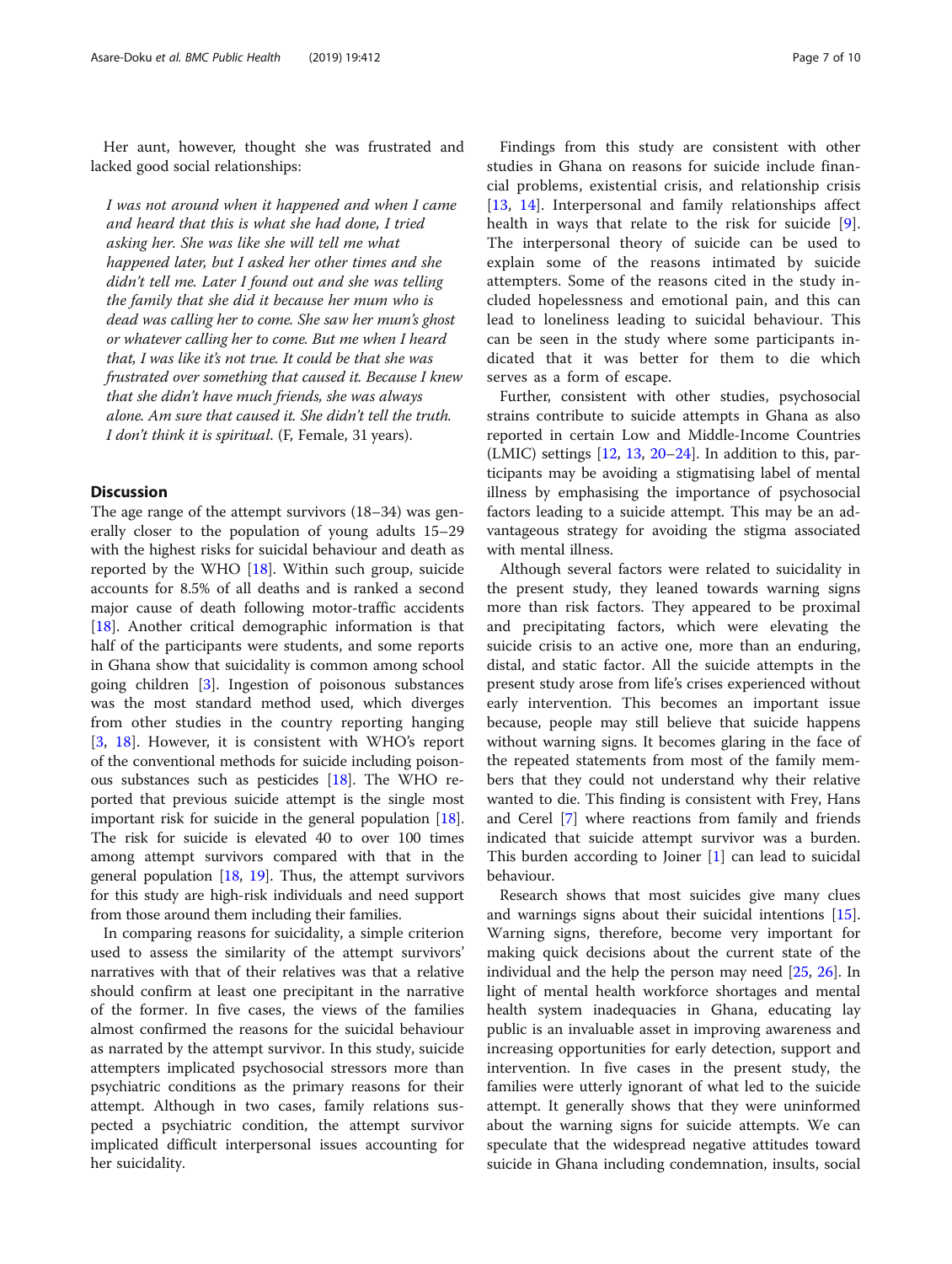taunting, physical abuse of the attempt survivor and others may act as barriers to communication of intent and early detection of suicide warning signs [\[12](#page-8-0)]. As reported, stigma is a significant barrier to early detection of suicide warning signs [[16](#page-8-0)]. Consistent with such reflections and the present study, Leenaars' [[15](#page-8-0)] profound statement about the inability of people to detect suicide warning signs is instructive:

Suicide is not just determined by the present; it has a history. Regrettably, the clues to suicide are usually not seen, heard, or even responded to before the act. People—spouse, parents, teacher, siblings, elders, and so on—have not seen the history. (p. 222)

Much as we cannot explicitly assert that families who confirmed the reasons of the attempt survivor may have detected warning signs early enough, we can implicitly assume that they might have communicated with the attempt survivors and been accordingly informed about their distress. Nonetheless, they may not have intervened and subsequently could not prevent the attempt. This might be accounted for by the fact that knowledge of warning signs does not automatically translate into competency in intervening due to discomfort, uncertainty, hopelessness about ability to effectively intervene as well as the barrier posed by social stigma [[16\]](#page-8-0). Rudd has consequently, advised that "it is important for any effort to train individuals to identify warning signs be coupled with targeted training on how to intervene and how to access emergency services" [[25](#page-8-0)].

The similar and different reports of the reasons for suicide also point toward suicide communication as perceived in general. It has been indicated that suicide attempts have many meanings and attempters may not necessarily want to die but rather communicate the intense pain to those around [[15](#page-8-0)]. Parallel to the proposition of others [[27\]](#page-9-0) we view the suicidal attempts in the present study as a part of a broader concept such as a reaction to crises than single dependent variable. Thus, the reasons for the attempt points towards goal-directed suicides. This was seen in the fact that almost all the attempt survivors were engaging in suicide to solve one problem or another ranging from domestic abuse, sense of loss, dyadic tensions among others. Such observation is different from the popular reading of suicide attempts as sequelae to mental illness, and hence a pathology [\[28](#page-9-0), [29\]](#page-9-0). Importantly, whereas family members certainly have their own perspectives on the reasons for a suicide attempt, the suicide attempt survivor is better positioned to understand their own "lived experience" and family members and healthcare providers should strive to understand the survivor's perspective.

The findings in the present study have implications for suicide prevention in Ghana. Consistent with Shneidman [[30\]](#page-9-0) and Leenaars [[15\]](#page-8-0), an important approach to suicide prevention is public education about clues and warning signs and information about what to do. The general public including families with incidents of suicide attempt needs to be engaged in seeking to improve their understanding about suicide through education. There is a dearth of this approach in the country, but studies continue to highlight the need for such an approach [[14\]](#page-8-0). A critical dimension of such public education is to emphasise and promote the need for communication between close knitted relations especially when someone in such a network is in suicidal distress. This can be an important early suicide detection intervention goal in Ghana.

The second significant implication of the findings of the present study is for clinical practice. In working with attempt survivors, it might be helpful to involve close family members in order to improve the communication and understanding of the suicidal process as well as supportive responses from the relatives. In an extensive review of interventions for suicidal youth, family or close relations' intervention is found to be very useful [\[31](#page-9-0)]. Such an approach may help address specific dysfunctional issues in close relations and strengthen the supportive network during a suicidal crisis. Mental health workers in Ghana, providing help to suicide attempt survivors can inform their intervention schemes with this finding.

#### Limitations

A limitation of the study is the use of only suicide attempt survivors and families without involving other parties like friends and therapists of the suicide attempt survivor. The involvement of such groups may further our understanding of the reasons for the attempt. This is because in a proscriptive culture like Ghana, people may prefer to confide in their friends and health providers rather than family members because of fear of negative judgment. Thus, probably we could have discovered other dimensions of the reasons for the suicidal action than we have uncovered in the present study. Another limitation is interviewing families referred to us by the attempt survivor. This may be biased and might have affected responses given by the families. However, the findings in the present study may be initially useful signposts for more robust future studies.

## Conclusions

The study has demonstrated the important role attempt survivor family members could play in the early detection and intervention of suicidal crisis in Ghana. One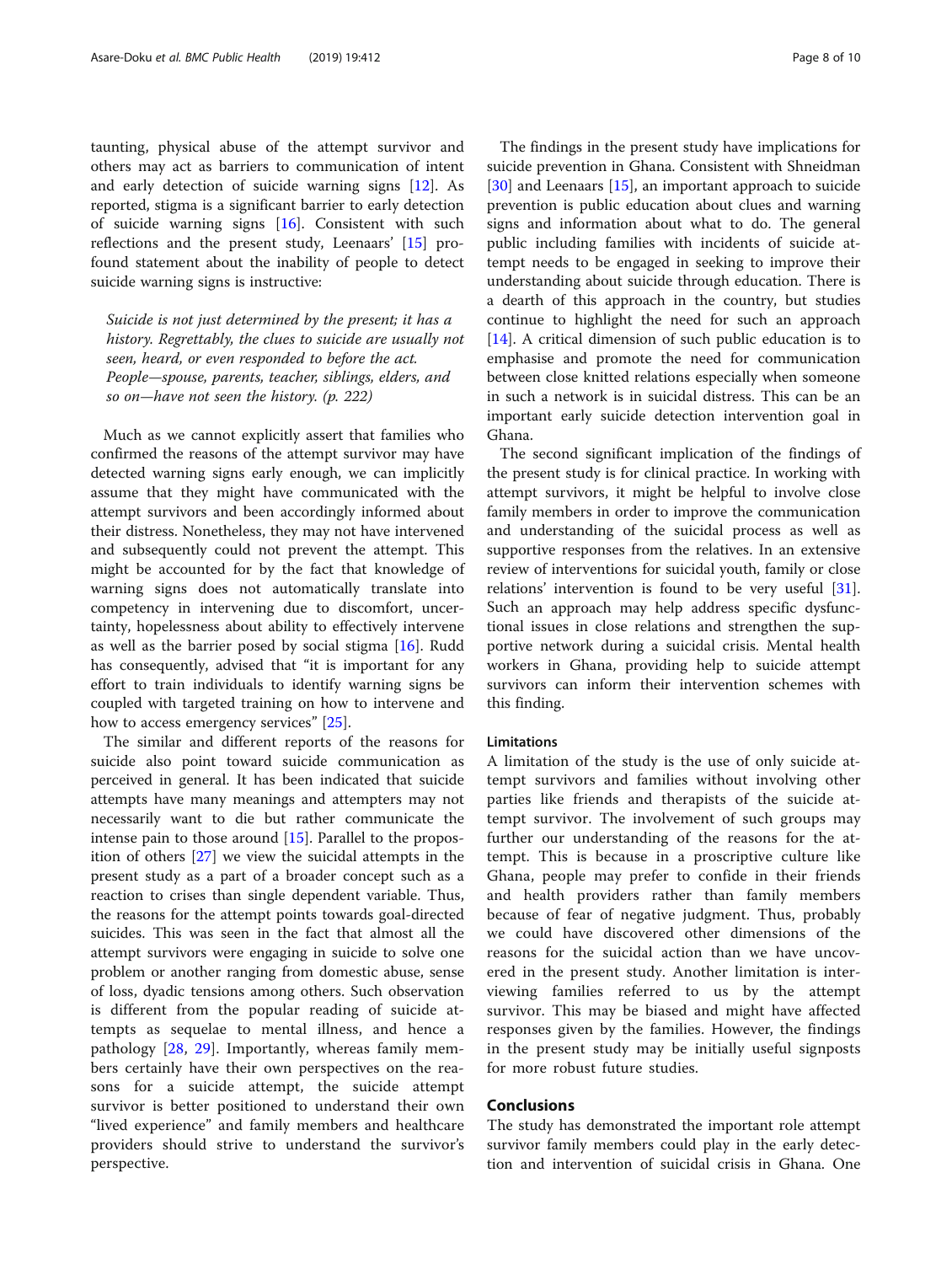<span id="page-8-0"></span>members need suicide literacy in order to efficiently communicate with their wards. It will be most useful to engage such families in any therapeutic interventions and the implication is that context is extremely important in any suicide intervention programs.

# Additional file

[Additional file 1:](https://doi.org/10.1186/s12889-019-6743-z) Interview guide. (DOCX 15 kb)

#### Abbreviation

WHO: World Health Organization

#### Acknowledgements

We acknowledge all the participants who made time to share their experiences with us in this study. Further, the help of the authorities at the Psychiatric department of the Korle-Bu Teaching hospital in giving us access to patients' records is also deeply appreciated.

#### Funding

This study received no specific grant from any funding agency in the public or not-for-profit sectors.

#### Availability of data and materials

The subject under study is a highly stigmatized one in Ghana and therefore not suitable for the public. However, access to the data can be made available upon request from the lead and corresponding authors.

#### Authors' contributions

A-D, JO, CSA, contributed to the study concept and design, analysis, and interpretation. A-D conducted data collection, drafted the introduction and methodology. JO analyzed the data and wrote the discussions. CSA contributed to the study design and provided critical analyses on the interpretations. All authors read and approved the final manuscript.

#### Ethics approval and consent to participate

The consent for this study was obtained from the Ethics Committee for the Humanities at the University of Ghana, with the reference 040/14–15. Participation in the study was voluntary and both written and verbal informed consent were obtained from each participant upon entry into the study. Participants were made aware of their right to refuse to participate and terminate the interview anytime. Verbal consent was used if the participant was not literate enough to participate in a written consent process. The ethics committee approved the use of verbal consent as well.

#### Consent for publication

Participants who agreed to participate in the study were given informed consent about the details of the research. They were informed that knowledge derived from the research will be shared with them before it is made widely available to the public. They were made to sign a consent form concerning their participation in the research and publication of results for the public. Both verbal and written consent were sought from participants to publish information such as age, gender and direct quotes. Participants consented for findings and such information to be published without their names and other identifying information.

#### Competing interests

The authors declare that they have no competing interests.

#### Publisher's Note

Springer Nature remains neutral with regard to jurisdictional claims in published maps and institutional affiliations.

<sup>1</sup>School of Medicine and Public Health, University of Newcastle, Callaghan, NSW 2308, Australia. <sup>2</sup>Department of Psychology, University of Ghana, Legon, Ghana.

Received: 5 December 2018 Accepted: 3 April 2019 Published online: 16 April 2019

#### References

- 1. Joiner T. Why people die by suicide: Harvard University Press; 2007.
- 2. Nair S, Armstrong LJ, Finny P. Family conflict. The major underlying influence in suicide attempts in Northern Bihar, India. Christian Journal for Global Health. 2015;2.
- 3. Quarshie ENB, Osafo J, Akotia CS, Peprah J. Adolescent suicide in Ghana: a content analysis of media reports. Int J Qual Stud Health Well Being. 2015; 10:1–13.
- 4. Schnyder U, Valach L, Bichsel K, Michel K. Attempted suicide: do we understand the patients' reasons? Gen Hosp Psychiatry. 1999;21:62–9.
- 5. Zadravec T, Grad O. Origins of suicidality: compatibility of lay and expert beliefs -qualitative study. Psychiatr Danub. 2013;25:149–57.
- 6. Asare-Doku W, Osafo J, Akotia CS. The experiences of attempt survivor families and how they cope after a suicide attempt in Ghana: a qualitative study. BMC Psychiatry. 2017;17:178.
- 7. Frey LM, Hans JD, Cerel J. An interpretive phenomenological inquiry of family and friend reactions to suicide disclosure. J Marital Fam Ther. 2017;43: 159–72.
- 8. Klein KT. The Effects of an Uncompleted Suicide Attempt: A Parent's Perspective. (Literature review). Northern Illinois University. 2016.
- 9. Frey LM, Cerel J. Risk for suicide and the role of family: a narrative review. J Fam Issues. 2015;36:716–36.
- 10. Adinkrah M. Better dead than dishonored: masculinity and male suicidal behavior in contemporary Ghana. Soc Sci Med. 2012;74:474–81.
- 11. Akotia CS, Knizek BL, Kinyanda E, Hjelmeland H. "I have sinned": understanding the role of religion in the experiences of suicide attempt survivors in Ghana. Mental Health Religion Culture. 2014;17:437–48.
- 12. Osafo J, Akotia CS, Andoh-Arthur J, Quarshie ENB. Attempted suicide in Ghana: motivation, stigma, and coping. Death Stud. 2015;39:274–80.
- 13. Knizek BL, Akotia CS, Hjelmeland H. A qualitative study of attitudes toward suicide and suicide prevention among psychology students in Ghana. OMEGA J Death Dying. 2011;62:169–86.
- 14. Osafo J. Unpacking the stigma of suicide in Ghana through the suicidemorality connection: implications for stigma reduction programs. Suicidology Online. 2016;7:11–23.
- 15. Leenaars AA. Psychotherapy with suicidal people: a person-centred approach: John Wiley & Sons; 2004.
- 16. Rudd MD, Goulding JM, Carlisle CJ. Stigma and suicide warning signs. Arch Suicide Res. 2013;17:313–8.
- 17. Braun V, Clarke V. Using thematic analysis in psychology. Qual Res Psychol. 2006;3:77–101.
- 18. Der EM, Dakwah IA, Derkyi-Kwarteng L, Badu AA. Hanging as a method of suicide in Ghana: a 10-year autopsy study. Pathol Discov. 2016;4:2.
- 19. Hawton K, Zahl D, Weatherall R. Suicide following deliberate self-harm: long-term follow-up of patients who presented to a general hospital. Br J Psychiatry. 2003;182:537–42.
- 20. World Health Organization: Preventing suicide: a global imperative. Geneva: WHO. (2014) [http://www.safetylit.org/citations/index.php?fuseaction=](http://www.safetylit.org/citations/index.php?fuseaction=citations.viewdetails&citationIds%5b%5d=citreport_136_18) [citations.viewdetails&citationIds\[\]=citreport\\_136\\_18](http://www.safetylit.org/citations/index.php?fuseaction=citations.viewdetails&citationIds%5b%5d=citreport_136_18). Accessed 28 May 2017.
- 21. Iemmi V, Bantjes J, Coast E, Channer K, Leone T, McDaid D, Lund C. Suicide and poverty in low-income and middle-income countries: a systematic review. Lancet Psychiatry. 2016;3:774–83.
- 22. Kizza D, Knizek BL, Kinyanda E, Hjelmeland H. Men in despair: a qualitative psychological autopsy study of suicide in northern Uganda. Transcult Psychiatry. 2012. <https://doi.org/10.1177/1363461512459490>.
- 23. Vijayakumar L, John S, Pirkis J, Whiteford H. Suicide in developing countries (2) risk factors. Crisis. 2005;26:112–9.
- 24. Zhang J, Conwell Y, Zhou L, Jiang C. Culture, risk factors and suicide in rural China: a psychological autopsy case control study. Acta Psychiatr Scand. 2004;110:430–7.
- 25. Rudd MD. Letter to the editor: warning signs for suicide? Suicide Life Threat Behav. 2003;33:99–100.